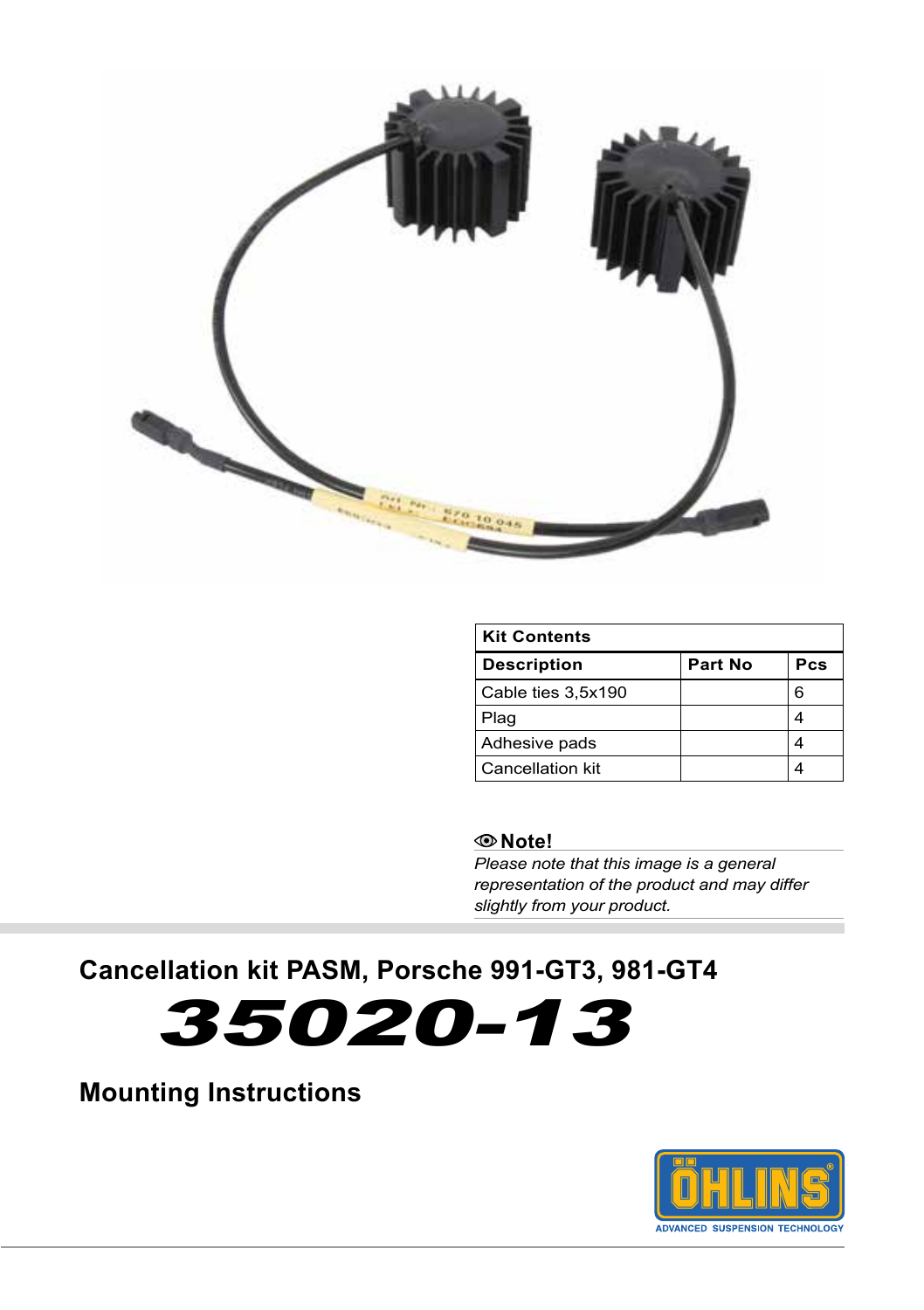# ⚠ **Warning!**

*It is advisable to have an Öhlins dealer install the cancellation kit.*

# ⚠ **Warning!**

*If working on a raised vehicle, ensure it is securely supported.*

#### **Preparation:**

#### **1**

Seal the end of the wire with shrinking tube or a tape.



# **2**

Fix the wire with cable ties on the coilover strut.

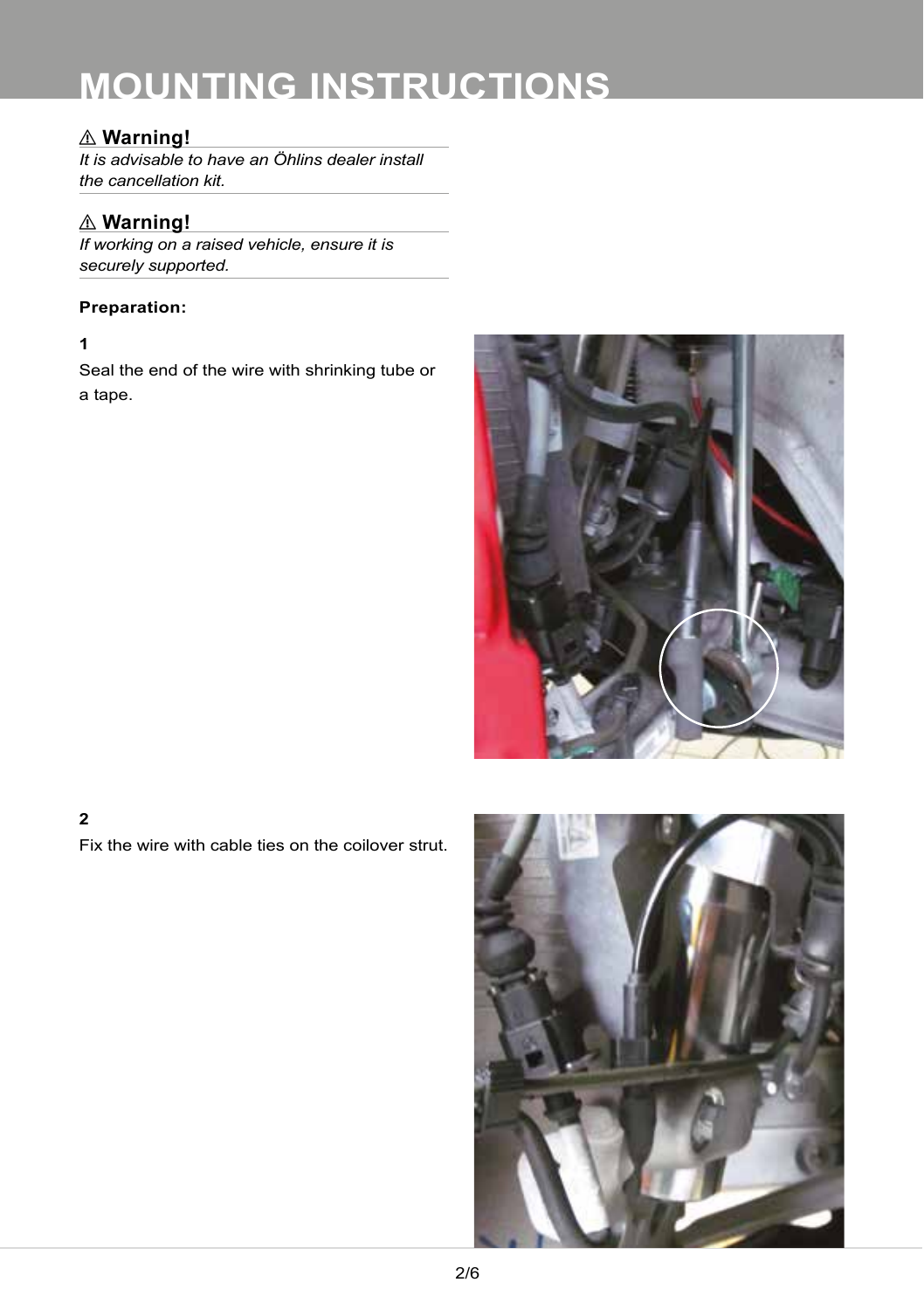### **Porsche GT3:**

The control unit is located below the parcel shelf.

#### **3**

Dismantle the interior panel. Disconnect the marked connector and fix it with cable ties on the wire harness.



#### **4**

Insert the supplied plug into the control unit and lock.

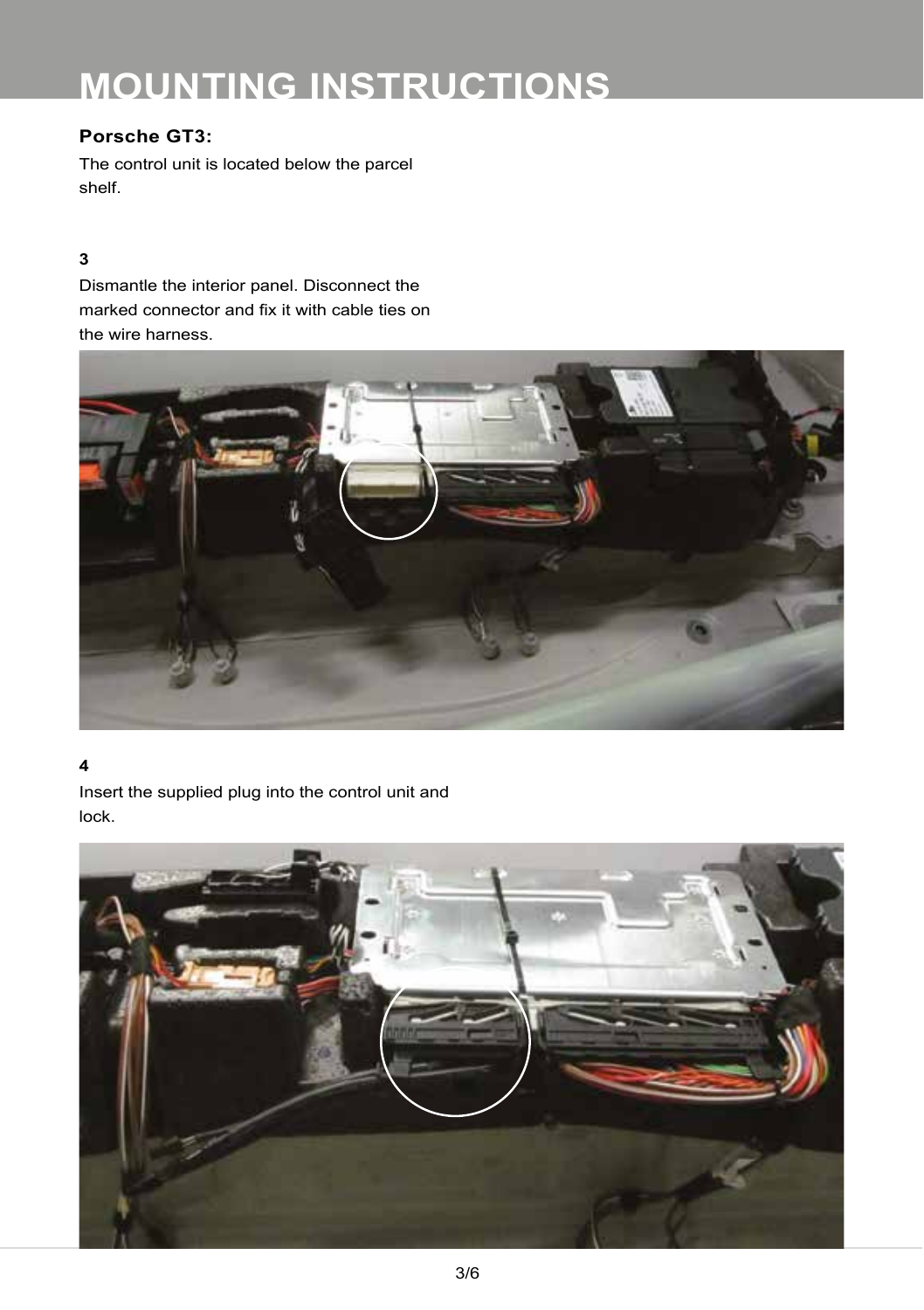#### **5**

Fix the one adhesive tape on the electronic component.

# 1**1 Note!**

*Surface must be cleaned and degreased.* 





#### **6**

Connect the wire into the supplied electronic component. Check the correct locking of the plug. Bond the electronic component on the surface.

## 1**1 Note!**

*Surface must be cleaned and degreased.*

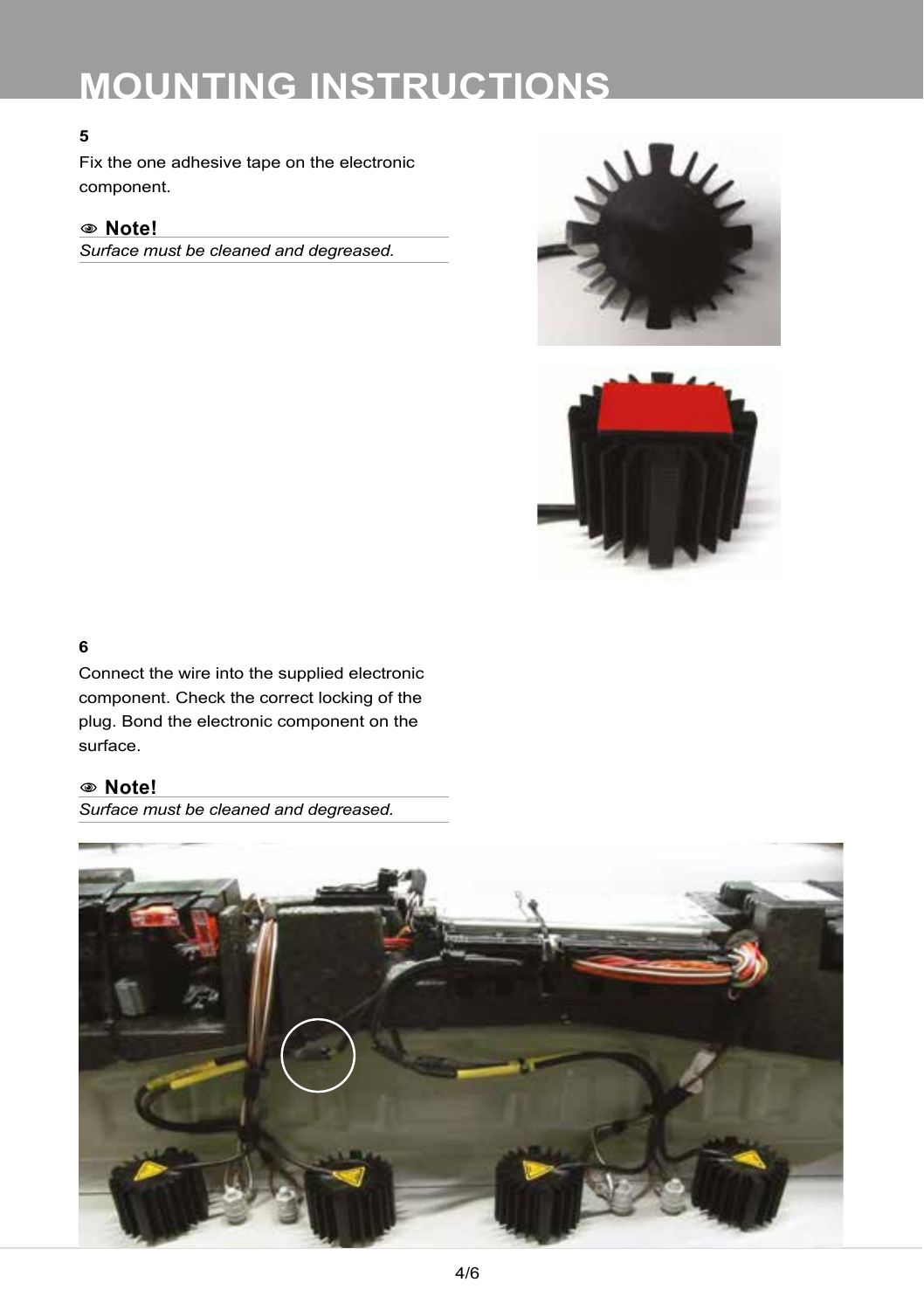# **Porsche GT4:**

The control unit is in the trunk on the right side of the vehicle.

#### **1**

Dismantle the interior panel. Disconnect the marked connector and fix it with cable ties on the wire harness.



### **2**

Insert the supplied plug into the control unit and lock.